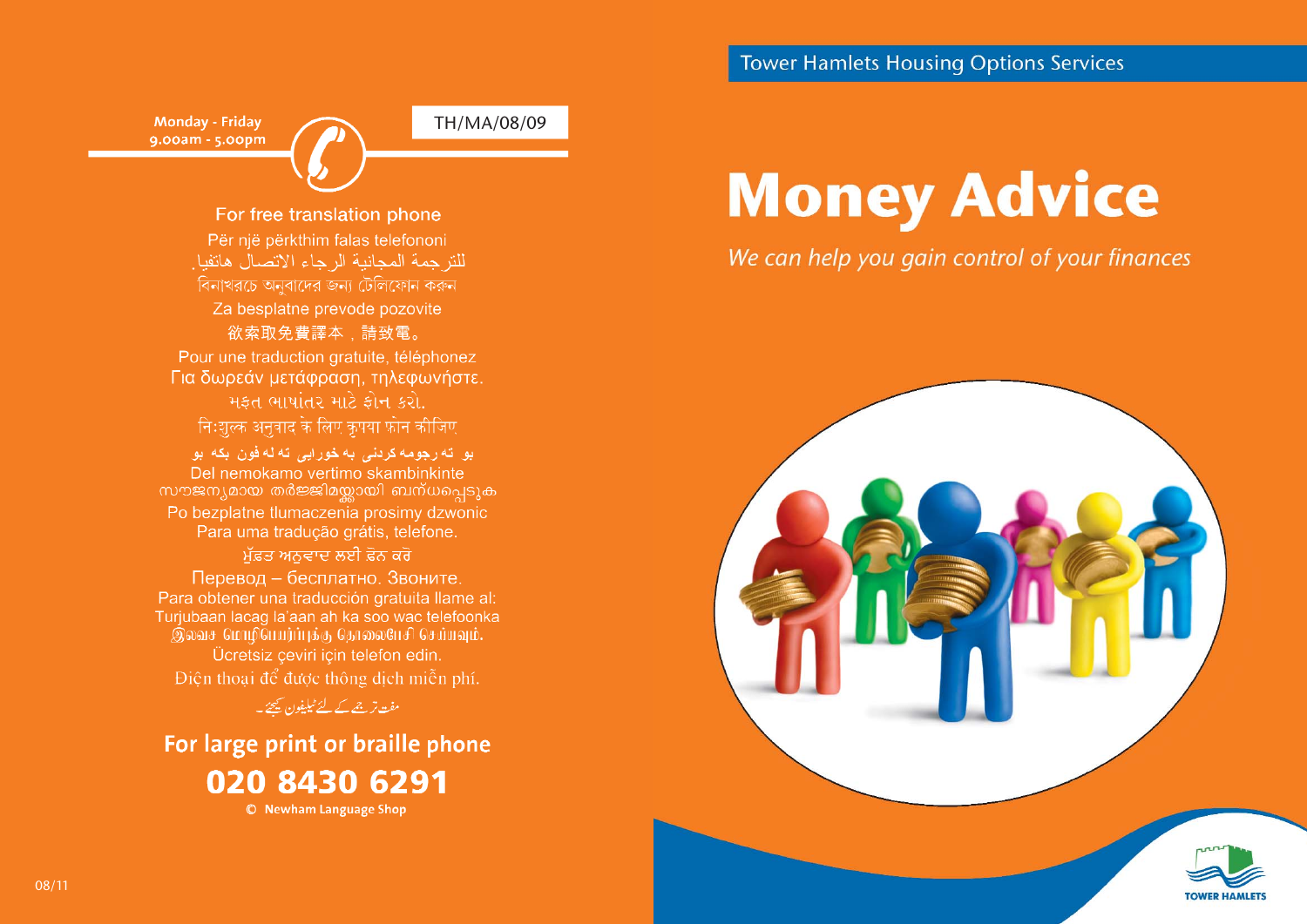# **Money Advice**

This leaflet tells you how we can help you sort out your debts and gain control of your finances.



### **Contact details**

Money Advisor, Albert Jacob House, 62 Roman Road, Bethnal Green, London E2 0PG

**Telephone:** 020 7364 3558 **Email:** housing.advice@towerhamlets.gov.uk Online information is available at: www.towerhamlets.gov.uk





# **How the Money Advisor can help you**

#### **3 ways we can help you:**

- **•**Help with debts
- **•**Help with managing your money
- **•**Maximising your income

#### **These are some of the debts we can help you with:**

- **•**Rent arrears
- **•**Mortgage arrears
- **•**Council Tax arrears
- **•**Problems paying your utility bills

#### **What do we do?**

We will look at your income together with your expenditure and all of your debts, then help you prioritise what you need to pay first. **We can negotiate with people you owe money to and help you reach an agreement to repay the debt**. If you are unable to reach an agreement, we may be able to help you defend any legal action. We can also help you maximise your income by checking you receive everything you are entitled to and if not, by helping you to make a claim.

#### **Who can we help?**

We provide free, confidential, independent advice to clients of Tower Hamlets Homeless Service who live in temporary accommodation inside or outside the borough. We also help private tenants, housing association tenants and owner occupiers who live in Tower Hamlets.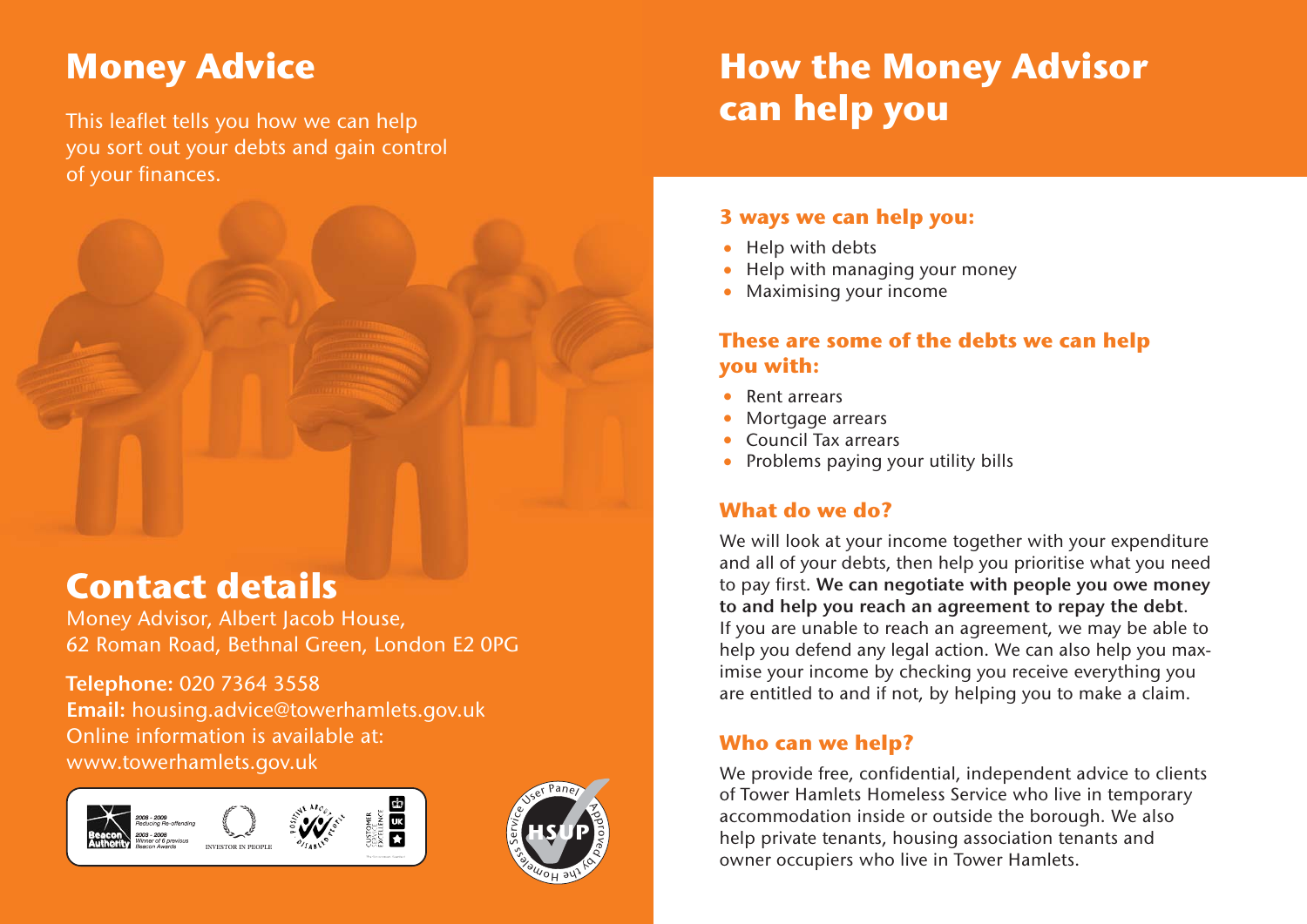### **How to contact the Money Advisor**

### **The 5 Golden Rules**

We are part of the Housing Advice Service and are based at Albert Jacob House, 62 Roman Road, E2 0PG. Visit us at our office Monday to Friday 9.30am – 4.00pm. Please call for an appointment first on 020 7364 3558.

We also hold outreach sessions at One Stop Shops in Tower Hamlets:

#### **South Poplar One Stop Shop**

**First Tuesday of every month, 9.00am – 12.00 noon** 15 Market Square (Chrisp Street), E14 6AQ

#### **Stepney & Wapping One Stop Shop**

**First Thursday of every month, 9.00am – 12.00 noon** Cheviot House, 227-233 Commercial Road, E1 2BU

#### **Bethnal Green One Stop Shop**

**First Friday of every month, 9.00am – 12.00 noon** 1 Rushmead, Bethnal Green, E2 6NE

We also hold advice sessions for hostel residents at a number of local hostels including Queen Victoria Seamen's Rest, Hopetown, Providence Row and Aldgate Hostel.

#### **If you have money problems always remember the 5 Golden Rules:**

#### **1: Don't borrow money to pay off debts**

Consolidation loans can increase the interest you have to pay and could make your situation worse in the long run.

#### **2: Don't ignore the problem**

The longer you leave the problem the worse it will get. Contact your creditors and explain your difficulties as quickly as possible.

#### **3: Prioritise your debts**

Your essential bills are your mortgage or rent, loans secured on your property, Council Tax and utilities. Pay these before making any offers to pay credit cards or store cards.

#### **4: Maximise income and reduce expenditure**

Get a benefit check. Call **Claim the Max** on 020 7247 1050 to make an appointment. Check your household outgoings, i.e. utilities and insurance.

#### **5: Get advice**

Speak to an independent free advice service, like us. Be careful of companies that charge you for sorting out your debts.